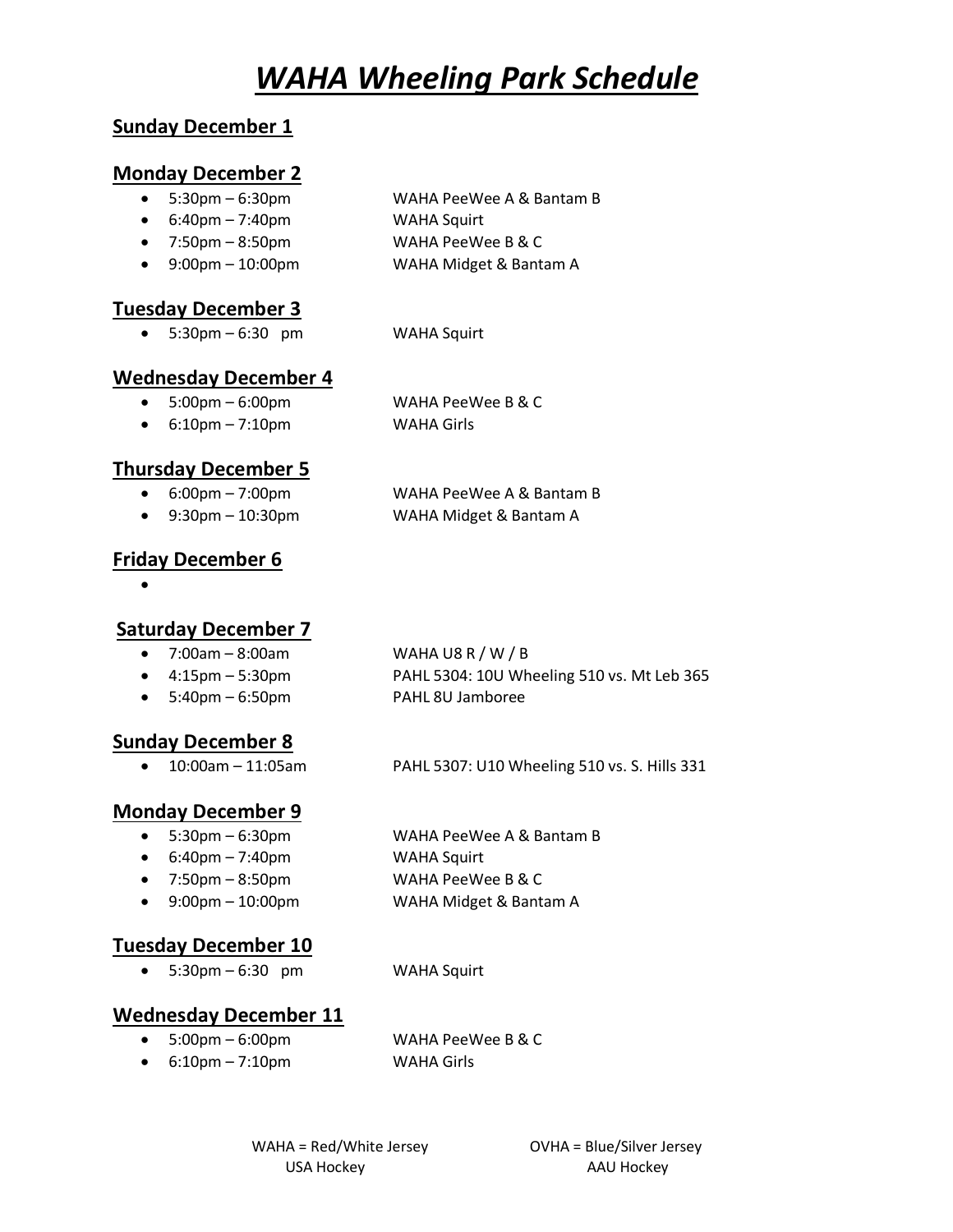# *WAHA Wheeling Park Schedule*

#### **Thursday December 12**

- 6:00pm 7:00pm WAHA PeeWee A & Bantam B
- 9:30pm 10:30pm WAHA Midget & Bantam A

#### **Friday December 13**

#### **Saturday December 14**

- 7:00am 8:00am WAHA U8 R / W / B
- 
- 
- •

• 4:15pm – 5:30pm PAHL 5306: 10U Wheeling 510 vs. Renegades 560

- 5:40pm 6:50pm PAHL 4582: 12 U Wheeling 508 vs. Butler Valley 294
- **Sunday December 15**
	- 10:00am 11:05am PAHL 5494: 10U Wheeling 511 vs. Butler Valley 297

## **Monday December 16**

- 5:00pm 6:00pm WAHA PeeWee A & Bantam B
- 6:10pm 7:10pm WAHA Squirt
- 7:20pm 8:20pm vAHA PeeWee B & C

• 8:30pm – 9:30pm WAHA Midget & Bantam A

## **Tuesday December 17**

• 5:00pm – 6:00pm WAHA Squirt

## **Wednesday December 18**

• 5:00pm – 6:00pm WAHA PeeWee B & C

• 6:10pm – 7:10pm WAHA Girls

## **Thursday December 19**

• 5:00pm – 6:00pm WAHA PeeWee A & Bantam B • 8:30pm – 9:30pm WAHA Midget & Bantam A

## **Friday December 20**

## **Saturday December 21**

- 7:00am 8:00am WAHA U8 R / W / B
- 
- 

• 4:15pm – 5:30pm PAHL 5303: 10U Wheeling 510 vs. Mon Valley 520 • 5:40pm – 6:50pm PAHL 5492 Wheeling 511 vs. Armstrong 495

## **Sunday December 22**